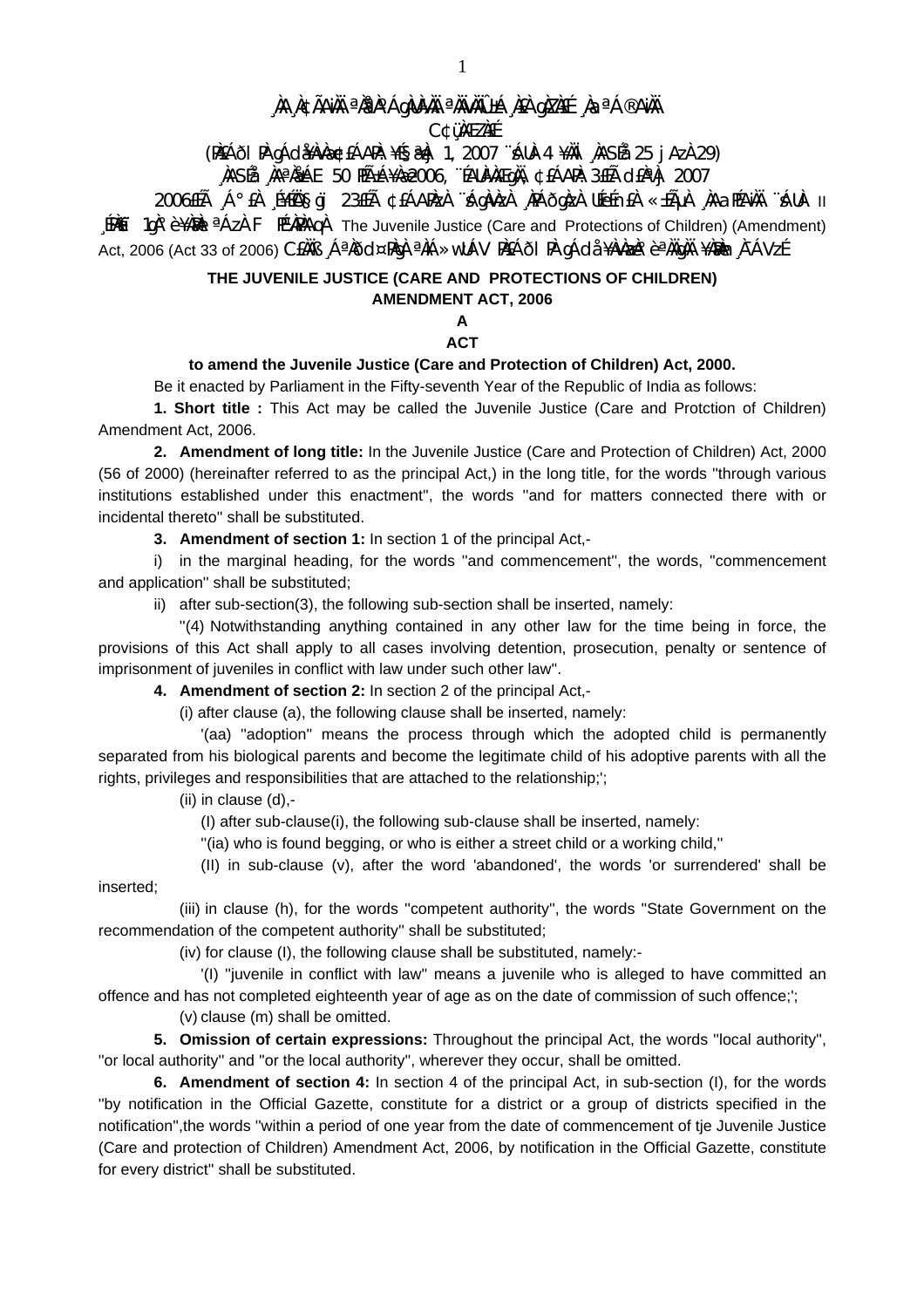**7. Amendment of section 6:** In section of the principal Act, in sub-section(I), the words ''or a group of districts'' shall be omitted.

**8. Insertion of new section 7A:** After section 7 of the principal Act, the following section shall be inserted, namely:

**Procedure to be followed when claim of juvenility is raised before any court:** "7A. (I)

whenever a claim of juvenility is raised before any court or a court is of the opinion that an that an accused person was a juvenile on the date of commission of the offence, the court shall make an inquiry, take such evidence as may be necessary (but not an affidavit) so as to determine the age of such person, and shall record a finding whether the person is a juvenile or a child or not, stating his age as nearly as may be:

 Provided that a claim of juvenility may be raised before any court and it shall be recognised at any stage, even after final disposal of the case, and such claim shall be determined in terms of the provisions contained in this Act and the rules made thereunder,even if the juvenile has ceased to be so on or before the date of commencenment of this Act.

 (2) If the court finds a person to be a juvenile on the date of commission of the offence under subsection (1), it shall forward the juveile to the Board for passing appropriate order, and the sentence if any, passed by a court shall be demed to have no effect.''

**9. Amendment of section 10:** In section 10 of the principal Act, for sub-section (1), the following sub-section shall be substituted, namely:

 ''(1) As soon as a juevenile in conflict with law is apprehended by police, he shall be placed under the charge of the special juvenile police unit or the designated police officer, who shall produce the juvenile before the Board without any loss of time but within a period of twenty-four hours of his apprehension excluding the time necessary for the journey, from the place where the juvenile was apprehended, to the Board:

 Provided that in no case, a juvenile in conflict with law be placed in a police lockup or lodged in a jail,''

**10. Amendment of section 12:** In section 12 of the principal Act, in sub-section (1), after the words ''with or without surety'' , the words '' or placed under the supervision of a Probation Officer or under the care of any fit institution or fit person'' shall be inserted.

**11. Amendment of section 14:** Section 14 of the princiapl Act shall be renumbered as subsection (1) thereof, and after sub-section (1) as so renumbered, the following sub-section shall be inserted, namely:

 ''(2) The Chief Judicial Magistrate or the Chief Metropolitan Magistrate shall review the pendency of cases of the Board at every six months, and shall direct the Board to increase the frequency of its sittings or may cause the constitution of additional Boards'',

**12. Amendment of section 15:** In section 15 of the principal Act, in sub-section (1), for clause (g), the following clause shall be substituted, namely:

 ''(g) make an order directing the juvenile to be sent to a special home for a period of three years:

 Provided that the Board may, if it is satisfied that having regard to the nature of the offence and the circumstances of the case, it is expedient so to do, for reasons to be recorded, reduce the period of stay to such period as it thinks fit.''

**13. Amendment of section 16 :** In section 16 of the principal Act,-

 (i) in sub-section (1), for the words ''or life imprisonment'', the words ''or imprisoment for any term which may extend to imprisonment for life'' shall be substituted;

(ii) in sub-section (2), for the proviso, the following proviso shall be substituted, namely:

 ''Provided that the period of detention so ordered shall not exceed in any case the maximum period provided under section 15 of this Act.''

**14. Amendment of section 20:** In section 20 of the principal Act, the following proviso and Explanation shall be inserted, namely: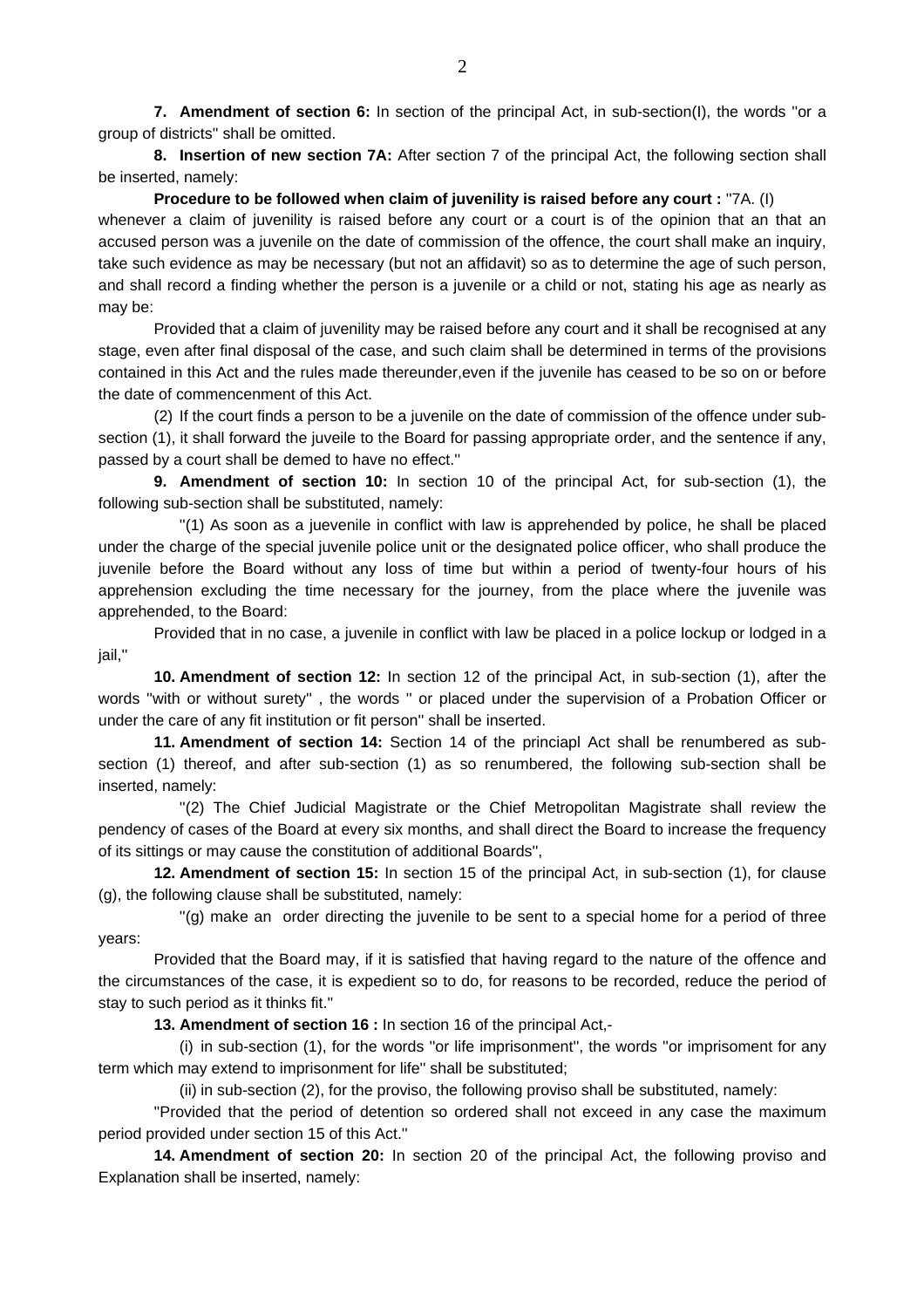''Provided that the Board may, for any adequate and special reason to be mentioned in the order, review the case and pass appropriate order in the interest of such juvenile.

**Explanation :** In all pending cases including trial, revision, appeal or any other criminal proceedings in respect of a juvenile in conflict with law, in any court, the determination of juvenility of such a juvenile shall be in terms of clause (1) of section 2, even if the juvenile ceases to be so on or before the date of commencement of this Act and the provisions of this Act shall apply as if the said provisions had been in force, for all purposes and at all material times when the alleged offence was committed''.

**15 Substitution of new section for section 21:** For section 21 of the principal Act, the following section shall be substituted, namely:

**"21. Prohibition of publication of name, etc., of juvenile in conflict with law or child in need of care and protection involved in any proceeding under the Act 21:** (1) No report in any newspaper, magazine, news-sheet or visual media of any inquiiry regarding a juvenile in conflict with law or a child in need of care and protection under this Act shall disclose the name, address or school or any other particulars calculated to lead to the identification of the juvenile or child nor shall any picture of any such juvenile or child be published:

 Provided that for reasons to be recorded in writing, the authority holding the inquiry may permit such disclosure, if in its opinion such disclosure is in the interest of the juvenile or the child.

 (2) Any person who contravenes the provisions of sub-section (1), shall be liable to a penalty which may extend to twenty-five thousand rupees.''

**16 Amendment of section 29:** In section 29 of the principal Act, in sub-section (1), for the words ''by notification in Official Gazette, constitute for every district, or group of districts specified in the notification'', the words ''within a period of one year from the date of commencement of the Juveile Justice (Care and Protection of Children) Amendment Act, 2006, by notification in the Official Gazette, constitute for every district'' shall be substituted.

**17. Amendment of section 32 :** In section 32 of the principal Act,

(a) in sub-section (1),

(i) in clause (iv), the words '' autorised by the State Government'' shall be omitted;

(ii) the following proviso shall be inserted at the end, namely:

 ''Provided that the child shall be produced before the Committee without any loss of time but within a period of twenty-fours excluding the time necessary for the journey'',

(b) in sub-section (2), the words ''to the police and'' shall be omitted.

**18. Amendment of section 33 :** In section 33 of the principal Act,

 (a) in sub-section (1), the words '' or any police officer or special juvenile police unit or the designated police officer'' shall be omitted;

(b) for sub-section (3), the following sub-sections shall be substituted, namely:

 ''(3) The State Government shall review the pendency of cases of the Committee at every six months, and shall direct the Committee to increase the frequency of its sittings or may cause the constitution of additional Committees.

 (4) After the completion of the inquiry, if, the Committee is of the opinion that the said child has no family or ostensible support or is in continued need of care and protection, it may allow the child to remain in the children's home or shelter home till suitable rehabilitation is found for him or till he attains the age of eighteen years.''

**19. Amendment of section 34:** Insection 34 of the principal Act, after sub-section (2), the following sub section shall be inserted, namely:

 ''(3) Without prejudice to anything contained in any other law for the time being in force, all institutions, whether State Government run or those run by voluntary organisations for children in need of care and protection shall, within a period of six months from the date of commencement of the Juvenile Justice (Care and Protection of Children) Amendment Act, 2006, be registered under this Act in such manner as may be prescribed.''

**20. Amendment of section 39:** In section 39 of the principal Act, for the Explanation, the following Explanation shall be substituted, namely: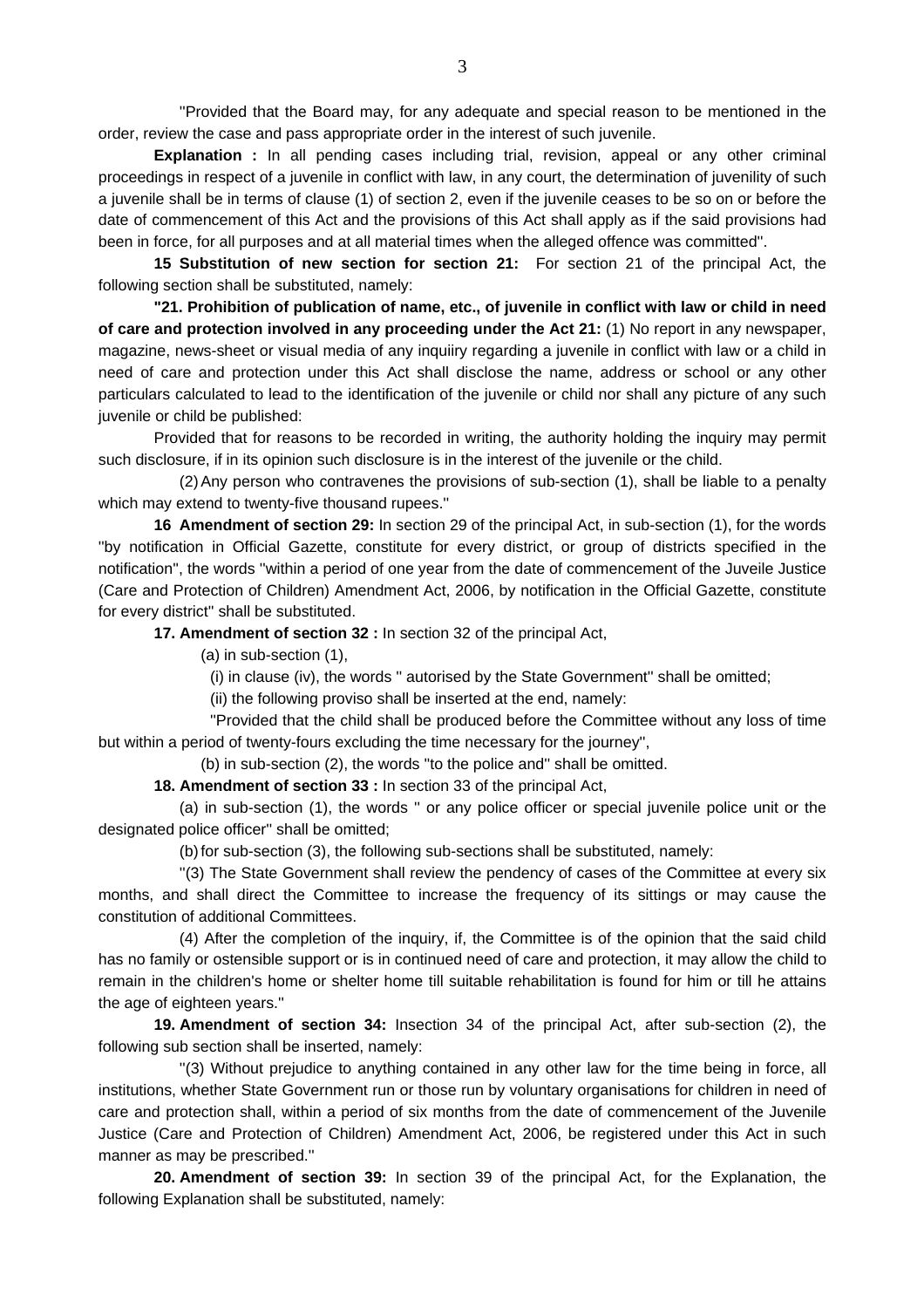**'Explanation :** (1) For the purposes of this section ''restoration of and protection of a child'' means restoration to -

- (a) parents;
- (b) adopted parents;
- (c) foster parents;
- (d) guardian;
- (e) fit person;
- (f) fit institution;'

#### **21. Amendment of section 41:** In section 41 of the principal Act,

(i) for sub-sections (2), (3) and (4), the following sub-sections shall be substituted, namely:

 ''(2) Adoption shall be resorted to for the rehabilitation of the children who are orphan, abandoned or surrendered through such mechanism as may be prescribed.

 (3) In keeping with the provisions of the various guidelines for adoption issued from time to time, by the State Government, or the Central Adoption Resource Agency and notified by the Central Government, children may be given in adoption by a court after satisying itself regarding the investigations having been carried out, as are required for giving such children in adoption.

 (4) The State Government shall recognise one or more of its institutions or voluntary organisations in such manner as may be prescribed for the placement of orphan, abandoned or surrendered children for adoption in accordance with the guidelines notified under sub-section (3):

 Provided that the children's homes and the institutions run by the State Government or a voluntary organisation for children in need of care and protection, who are orphan, abandoned or surrendered, shall ensure that these children are declared free for adoption by the Committee and all such cases shall be referred to the adoption agency in that district for placement of such children in adoption in accordance with the guidelines notified under sub-section (3)'',

(ii) for sub-section (6), the following sub-section be substituted, namely:

''(6) The court may allow a child to be given in adoption-

(a) to a person irrespective of marital status;or

 (b) to parents to adopt a child of same sex irrespective of the number of living biological sons or daughters; or

(c) to childless couples''

**22. Substitution of new section for section 57:** For section 57 of the principal Act, the following section shall be substituted, namely:

**Transfer between children's homes under the Act, and juvenile homes of like nature in different parts of India :** ''57 The State Government may direct any child juvenile to be transferred from any children's home or special home within the State to any other children's home, special home or institution of a like nature or to such institutions outside the State in consultation with the concerned State Government and with the prior intimation to the Committee or the Board, as the case may be, and such order shall be deemed to be operative for the competent authority of the area to which the child or the juvenile is sent''.

**23. Amendment of section 59 :** In section 59 of the principal Act, in sub-section (2), for the words ''for maximum seven days'', the words ''for a period generally not exceeding seven days'' shall be substituted.

**24. Insertion of new section 62A:** After section 62 of the principal Act, the following section shall be inserted namely:

**Constitution of Child Protection Unit responsible for implementation of the Act:** ''62A. Every State Government shall constitute a Child Protection Unit for the for the State and, such Units for every District, consisting of such officers and other employees as may be appointed by that Government, to take up matters relating to children in need of care and protection and juveniles in conflict with law with a view to ensure the implementation of this Act including the establishment and maintence of homes, notification of competent authorities in relation to these children and their rehabilitaion and co-ordination with various official and non-official agencies concerned''.